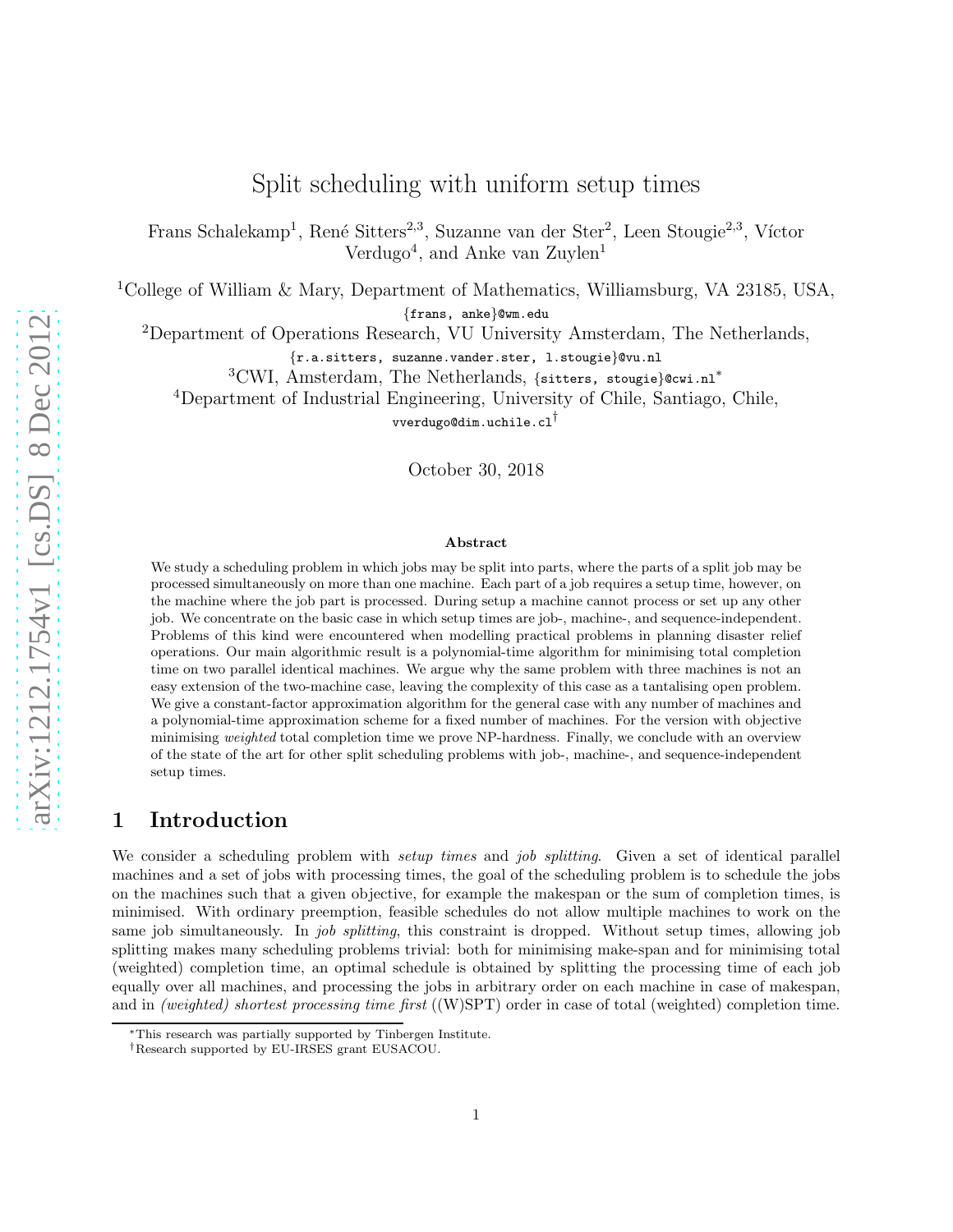See Xing and Zhang [\[12\]](#page-15-0) for an overview of several classical scheduling problems which become polynomially solvable if job splitting is allowed.

In the presence of release times, minimising total completion time with ordinary preemption is NP-hard [\[5\]](#page-13-0), whereas it is easy to see that if we allow job splitting, then splitting all jobs equally over all machines and applying the *shortest remaining processing time first* (SRPT) rule gives an optimal schedule.

Triviality disappears when setup times are present, i.e., when each machine requires a setup time before it can start processing the next job (part). During setup, a machine cannot process any job nor can it set up the processing of any other job (part). Problems for which the setup times are allowed to be sequencedependent are usually NP-hard, as such problems tend to exhibit routinglike features. For example, the Hamiltonian path problem in a graph can be reduced to the problem of minimising the makespan on a single machine, where each job corresponds to a node in the graph, the processing times are 1, and the setup time between job i and j is 0 if the graph contains an edge between i and j, and 1 otherwise. However, as we will see, adding setup times leads to challenging algorithmic problems, already if the setup times are assumed to be job-, machine-, and sequence-independent.

We encountered such problems in studying disaster relief operations. For example in modelling flood relief operations, the machines are pumps and the jobs are locations to be drained. Or in the case of earthquake relief operations, the machines are teams of relief workers and the jobs are locations to be cleared. The setup is the time required to install the team on the new location. Although, in principle, these setup times consist partly of travel time, which are sequence-dependent, the travel time is negligible compared to the time required to equip the teams with instructions and tools for the new location. Hence, considering the setup times as being location- and sequence-independent was in this case an acceptable approximation of reality.

In this paper we concentrate on a basic scheduling problem and consider the variation where we allow job splitting with setup times that are job-, machine-, and sequence-independent, to which we will refer here as uniform setup times; i.e., we assume a uniform setup time s. There exists little literature on this type of scheduling problems. The problem of minimising makespan on parallel identical machines is in the standard scheduling notation of Graham et al. [\[6\]](#page-15-1) denoted as  $P||C_{\text{max}}$  (see Section [8](#page-13-1) for an instruction on this notation). This problem  $P||C_{\text{max}}$ , but then with job splitting and setup times that are job-dependent, but sequence- and machine-independent, is considered by Xing and Zhang [\[12\]](#page-15-0), and Chen, Ye and Zhang [\[3\]](#page-13-2). Chen et al. [\[3\]](#page-13-2) mention that this problem is NP-hard in the strong sense, and only weakly NP-hard if the number of machines is assumed constant. Straightforward reductions from the 3-PARTITION and SUBSET Sum problem show that these hardness results continue to hold if setup times are uniform. Chen et al. provide a 5/3-approximation algorithm for this problem and an FPTAS for the case of a fixed number of machines. A PTAS for the version of  $P||C_{\text{max}}$  with preemption and job-dependent, but sequence- and machine-independent setup times was given by Schuurman and Woeginger [\[10\]](#page-15-2). It remains open whether a PTAS exists with job splitting rather than preemption, even if the setup times are uniform. See [\[8\]](#page-15-3) and [\[9\]](#page-15-4) for a more extensive literature on problems with preemption and setup times.

Our problem is related to scheduling problems with malleable tasks. A malleable task may be scheduled on multiple machines, and a function  $f_j(k)$  is given that denotes the processing speed if j is processed on k machines. If k machines process task j for L time, then  $f_i(k)L$  units of task j are completed. What we call job splitting is referred to as malleable tasks with linear speedups, i.e., the processing time required on k machines is  $1/k$  times the processing time required on a single machine. We remark that job splitting with setup times is not a special case of scheduling malleable tasks, because of the discontinuity caused by the setup times. We refer the reader to Drozdowski [\[4\]](#page-13-3) for an extensive overview of the literature on scheduling malleable tasks.

The main algorithmic result of our paper considers the job splitting variant of the problem of minimising the sum of completion times on identical machines, with uniform setup times: given a set of  $m$  identical machines, n jobs with processing times  $p_1, \ldots, p_n$ , and a setup time s, the objective is to schedule the jobs on the machines to minimise total completion time  $(\sum C_i)$  (where the chosen objective is inspired by the disaster relief application). The version of this problem with ordinary preemption and fixed setup time s is solved by the Shortest Processing Time first rule (SPT); the option of preemption is not used by the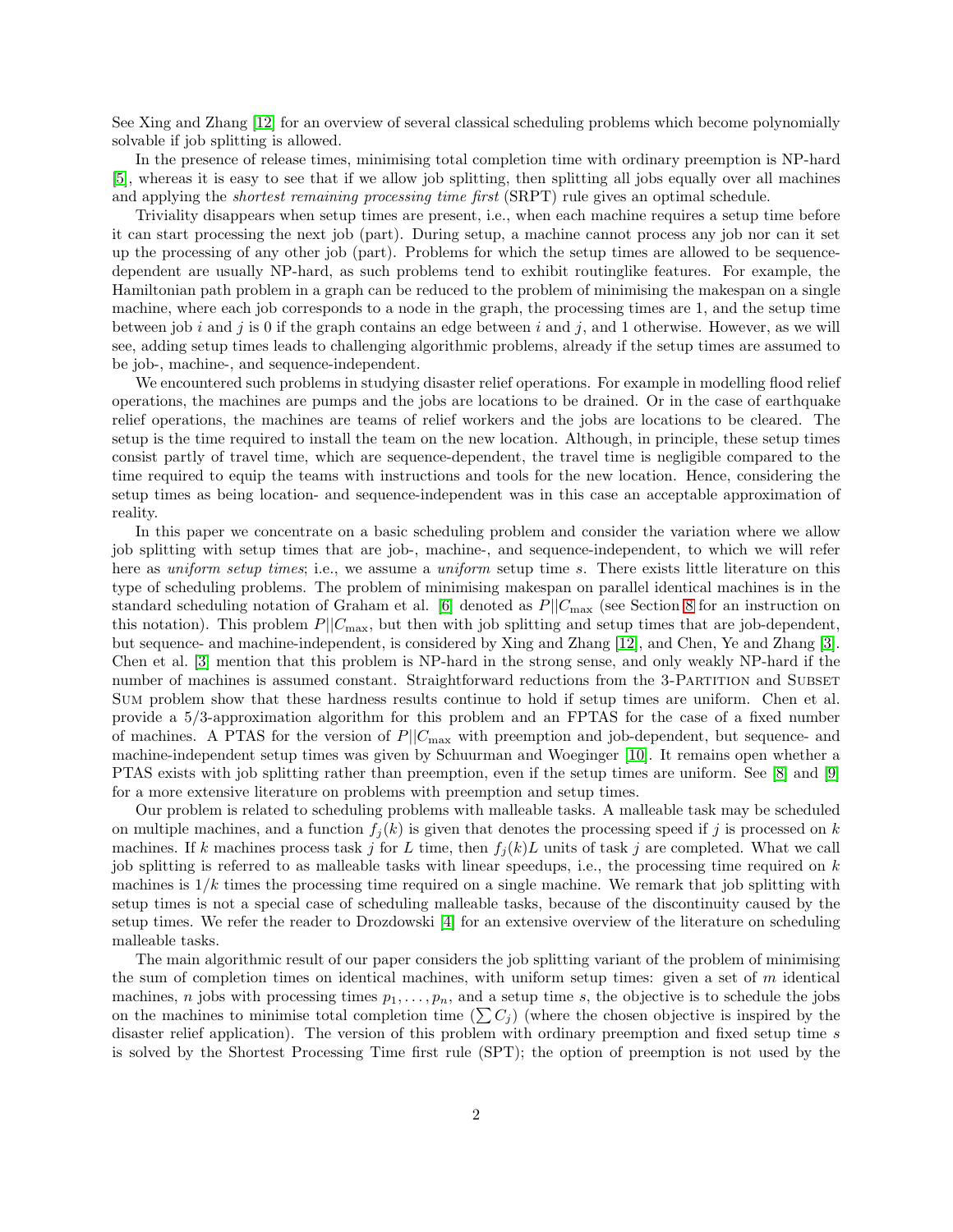optimum. However, the situation is much less straightforward for job splitting. If s is very large, then an optimal schedule minimises the contribution of the setup times to the objective, and a job will only be split over several machines if no other job is scheduled after the job on these machines. It is not hard to see that the jobs that are not split are scheduled in SPT order. If s is very small (say 0), then each job is split over all machines and the jobs are scheduled in SPT order. However, for other values of s, it appears to be a non-trivial problem to decide how to schedule the jobs, as splitting a job over multiple machines decreases the completion time of the job itself, but it increases the total load on the machines, and hence the completion times of later jobs.

<span id="page-2-0"></span>Consider the following instance as an example. There are 3 machines and 6 jobs, numbered  $1, 2, \ldots, 6$ , with processing times  $1, 2, 3, 5, 11, 12$ , respectively, and setting up a machine takes 1 time unit. One could consider filling up a schedule in round-robin style, assigning the jobs to machine 1, 2, 3, 1, 2, 3, respectively. This schedule is given in the Gantt chart in Figure [1\(a\).](#page-2-0) The schedule has objective value 49.

<span id="page-2-2"></span><span id="page-2-1"></span>

<span id="page-2-3"></span>Figure 1: Gantt charts depicting the schedules for the instance described in Section [2.](#page-3-0) The grey blocks indicate the setup times, the numbered blocks are scheduled job parts. Each row of blocks gives the schedule for a machine.

By splitting job 6 over machines 1 and 3, instead of processing it on machine 3 only, we can lower the completion time of job 6, and this improves the objective value since there are no jobs scheduled after job 6. In fact, to get the best improvement in objective value, we make sure that both job parts of job 6 finish at the same time, see Figure [1\(b\).](#page-2-1) The objective value is of the schedule is 45.

Splitting jobs early in the schedule, may increase the objective value, as (many) later jobs may experience delays. For example, if we choose to split job 2 over machines 2 and 3, we will cause delays for jobs 3 and 6, while improving the completion times of jobs 2 and 5. If we require that job parts of the same job end at the same time, we get the schedule pictured in Figure [1\(c\)](#page-2-2) with objective value 46. Figure [1\(d\)](#page-2-3) depicts the optimal schedule with objective value 40.

This illustrates the inherent trade-off in this problem mentioned earlier: splitting jobs will decrease the completion times of some jobs, but it also may increase the completion times of other jobs.

In Section [3](#page-5-0) we present a polynomial-time algorithm for the case in which there are two machines. The algorithm is based on a careful analysis of the structure of optimal solutions to this problem. Structures of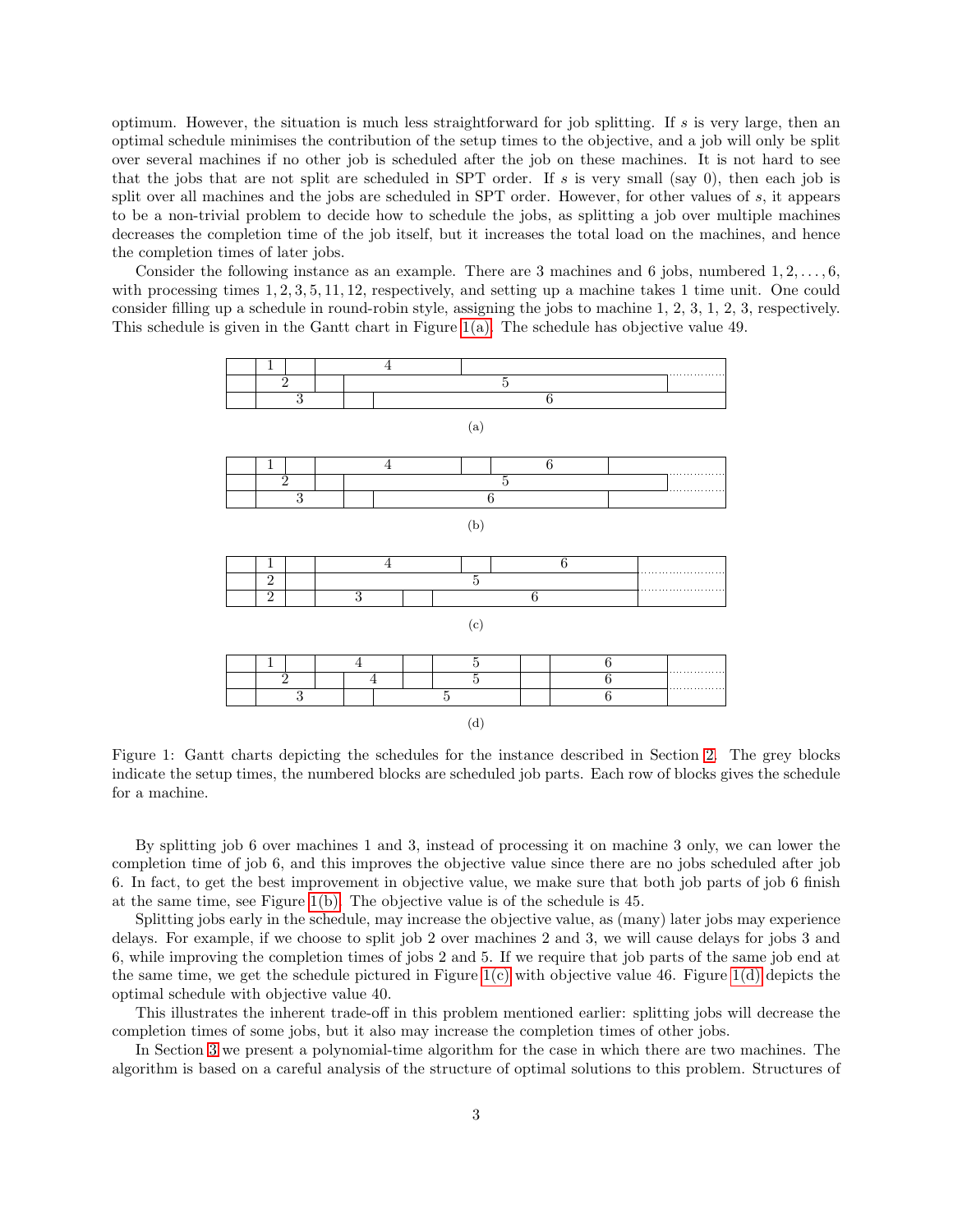optimal solutions that hold under any number of machines are presented in a preliminary section. Though a first guess might be that the problem would remain easy on any fixed number of machines, we will show by some examples in Section [4](#page-6-0) that nice properties, which make the algorithm work for the 2-machine case, fail to hold for three machines already. The authors are split between thinking that we have encountered another instance of Lawler's "mystical power of twoness" [\[7\]](#page-15-5), a phrase signifying the surprisingly common occurance that problems are easy when a problem parameter (here the number of machines) is two, but NP-hard when it is three, or that we just lacked the necessary flash of insight to find a polynomial-time algorithm. We present a constant-factor approximation algorithm for the general case with any number of machines in Section [5](#page-8-0) and in Section [6](#page-9-0) we give a polynomial-time approximation scheme for the case of a fixed number of machines. We leave the complexity of the problem (even for only three machines) as a tantalising open problem for the scheduling research community. We show in Section [7](#page-11-0) that introducing weights for the jobs makes the problem NP-hard, already on 2 machines. We finish the paper by giving a table with the state of the art for other split scheduling problems with uniform setup times. We summarize whether they are known to be NP-hard or in P, and present the best known approximation ratios.

#### <span id="page-3-0"></span>2 Preliminaries

An instance is given by m parallel identical machines and n jobs. Job j has processing time  $p_i$ , for j =  $1, \ldots, n$ . Each job may be split into *parts* and multiple parts of the same job may be processed simultaneously. Before a machine can start processing a part of a job, a fixed setup time s is required. During setup of a job (part) the machine cannot simultaneously process or setup another job (part). The objective is to minimise the sum of the completion times of the jobs (total completion time), which is equivalent to minimising the average completion time.

Here we derive some properties of an optimal schedule, which are valid for any number of machines. Some additional properties for the special case of two machines, presented in Section [3,](#page-5-0) will lead us to a polynomial-time algorithm for this special case. We show in Section [4](#page-6-0) that the additional properties that make the 2-machine case tractable do not hold for the case of three machines.

<span id="page-3-1"></span>**Lemma 1.** Let  $\sigma$  be a feasible schedule with job completion times  $C_1 \leq C_2 \leq \cdots \leq C_n$ . Let  $\sigma'$  be obtained from  $\sigma$  by rescheduling the job parts on each machine in order  $1, 2, ..., n$ . Then  $C'_j \leq C_j$  for  $j = 1, ..., n$ .

*Proof.* Let  $q_{ij}$  be the time that j is processed on machine i in  $\sigma$  and let  $C_{ij}$  be the time that j finishes on machine i. Let  $y_{ij} = s + q_{ij}$  if  $q_{ij} > 0$  an let  $y_{ij} = 0$  otherwise. Fix some job j and machine i. Let  $k = \text{argmax} \{ C_{ik} \mid 1 \leq k \leq j \}.$  Then  $C_j \geq C_k \geq C_{ik} \geq \sum_{h=1}^j y_{ih} = C'_{ij}$ , where the first inequality is by assumption and the last one by the fact that all work on jobs smaller than or equal to  $j$  has been done on machine *i* at time  $C_{ik}$ . Since  $C_j \geq C'_{ij}$  for any machine *i* on which *j* is scheduled the proof follows. 口

The lemma above has several nice corollaries. First, note that if in an optimal schedule  $C_1 \leq C_2 \leq$  $\cdots \leq C_n$ , then we maintain an optimal schedule with the same completion time for each job by scheduling the job parts on each machine in the order  $1, 2, \ldots, n$ . This allows to characterize an optimal schedule by a permutation of the jobs and the times that job  $j$  is processed on each machine  $i$ . The optimal schedule is then obtained by adding a setup time s for each non-zero job part and processing them in the order of the permutation on each machine. Consequently, in the optimal schedule obtained each machine contains at most one part of each job.

In the sequel, given a schedule, we use  $M_j$  to denote the set of machines on which parts of job j are processed. We will sometimes say that a machine processes job  $j$ , if it processes a part of job  $j$ .

<span id="page-3-2"></span>Lemma 2. There exists an optimal schedule such that on each machine the job parts are processed (started and completed) in SPT order of the corresponding jobs.

Proof. We consider an optimal schedule of the form of Lemma 1, and among such schedules, we choose the schedule that minimizes  $\sum_j p_j C_j$ .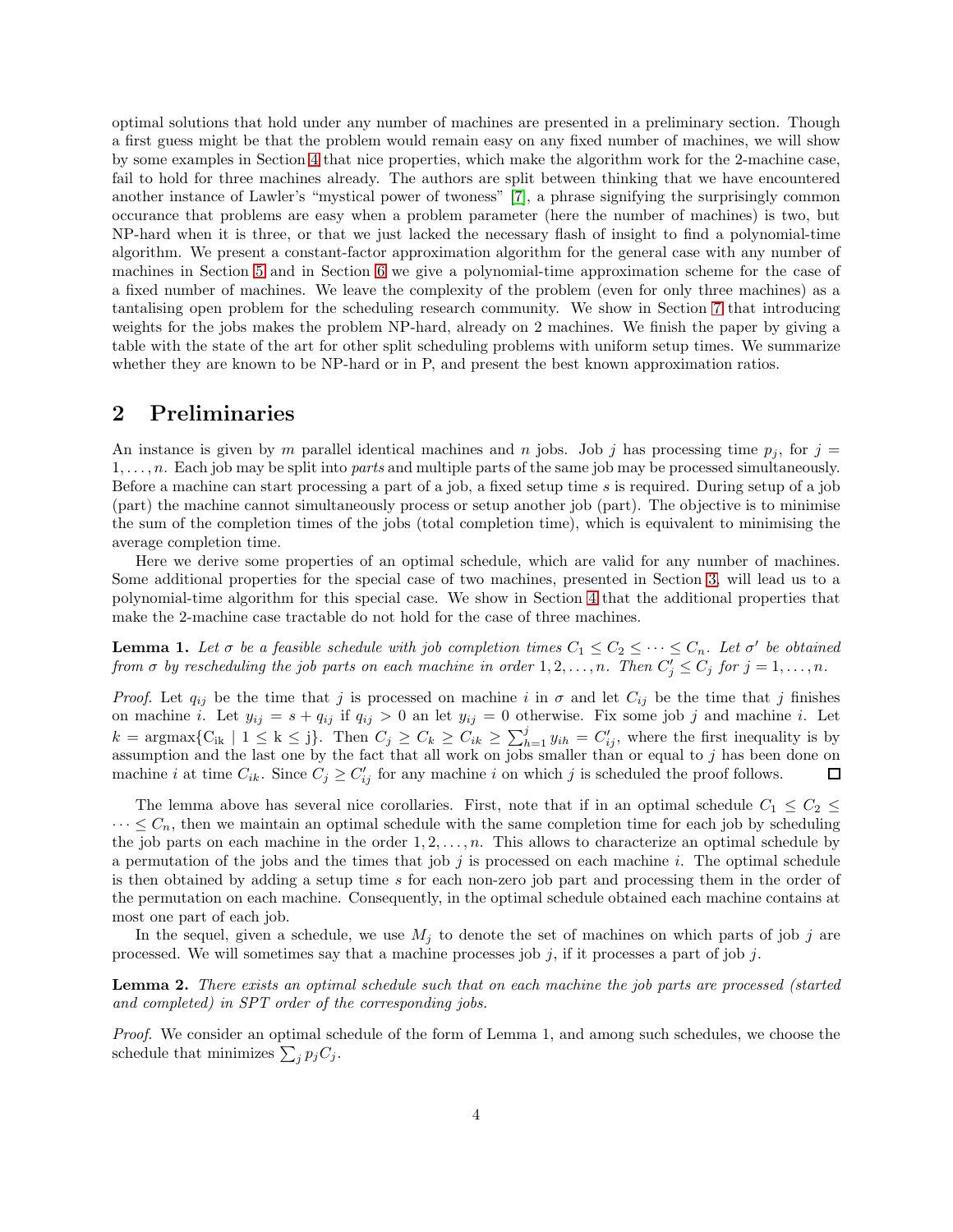We claim that for any two jobs j, k with  $p_j < p_k$  and  $C_j > C_k$  that are processed on the same machine, the machine must process j before k. In this case  $M_j \cap M_k \neq \emptyset$ . We define a new schedule by rescheduling both jobs within the time slots these jobs occupy in the current schedule (including the slots for the setup times). First remove both jobs. Then consider the machines in  $M_k$  one by one, starting with the machines in  $M_k\backslash M_j$  and fill up the slot previously used by job k, until we have completely scheduled job j including the setup times. This is possible since  $p_i < p_k$ . We will show that job k can be scheduled in the remaining slots.

Let  $M'_{j}$  and  $M'_{k}$  denote the set of machines occupied by j and k, respectively, in the new schedule. We distinguish two cases. If job j cannot be rescheduled completely in the slots used by k in  $M_k \setminus M_j$  then we have  $M'_k \subseteq M_j$ . Together with  $M'_j \subseteq M_k$  it follows that  $(M'_j \cap M'_k) \subseteq (M_j \cap M_k)$ . Hence, any machine containing both  $j$  and  $k$  in the new schedule did also contain both jobs in the old schedule. Hence, there are no extra setups on any machine needed.

Now consider the case that job j is rescheduled completely in the slots used by k in  $M_k \setminus M_j$ . Then, after adding job  $k$ , the total number of setups needed for j and  $k$  does not increase since there is at most one machine of  $M_k \setminus M_j$  containing both jobs in the schedule, but none of the machines in  $M_j \cap M_k$  is used in the new schedule.

Let C' denote the new completion times. We have  $C'_j \leq C_k$  and  $C'_k \leq \max\{C_j, C_k\}$ , since in the new schedule j is processed only where job k was processed in the old schedule, and job k is processed in the new schedule only where either job j or job k was processed in the old schedule. For all other jobs, the completion time remains the same. Now, by assumption, we have that  $C_j > C_k$ , and hence  $C'_k \leq C_j$ . Therefore, the sum of completion times did not increase, and  $\sum_{\ell} p_{\ell} C'_{\ell} < \sum_{\ell} p_{\ell} C_{\ell}$ , which contradicts the choice of the original schedule.

Hence, if there exist jobs j, k such that  $p_i < p_k$  and there exists some machine i that processes job k before j, then it must be the case that  $C_j \leq C_k$ . If such jobs j, k exist, then there also exist such jobs j, k and a machine i such that k is processed immediately before j on machine i. Now, reversing these parts in the schedule does not increase the completion of jobs  $j$  and  $k$  and does not effect the schedule of the other jobs. Moreover, we decrease the number of triples i, j, k such that  $p_j < p_k$  and machine i processes k before j. Repeating this procedure gives an optimal schedule that satisfies the lemma.  $\Box$ 

From now on, assume that jobs are numbered in SPT order, i.e.,  $p_1 \leq \cdots \leq p_n$ . Given a schedule, we call a job balanced if it completes at the same time on all machines on which it is processed.

#### <span id="page-4-0"></span>Lemma 3. There exists an optimal schedule in which all jobs are balanced.

*Proof.* Consider an optimal schedule with a minimum number of job parts. Let  $C_j^*$  be the completion time of j in this schedule and define  $M_j$  for this schedule as before. Consider the following linear program in which there is a variable  $x_{ij}$  for all pairs  $i, j$  with  $i \in M_j$ , indicating the amount of processing time of job j assigned to machine i:

$$
\min \sum_{j} C_j
$$
\n
$$
\sum_{i \in M_j} x_{ij} = p_j, \qquad \forall j = 1, ..., n
$$
\n
$$
\sum_{k \le j: i \in M_k} (s + x_{ik}) \le C_j, \quad \forall j = 1, ..., n, \forall i \in M_j
$$
\n
$$
x_{ij} \ge 0, C_j \ge 0, \qquad \forall j = 1, ..., n, \forall i \in M_j.
$$
\n(1)

Note that a schedule that satisfies Lemmas 1 and 2 gives a feasible solution to the LP, and on the other hand that any feasible solution to the LP gives a schedule with total completion time at most the objective value of the LP: if there exist some j and  $i \in M_j$  such that  $x_{ij} = 0$ , then the LP objective value is at least the total completion time of the corresponding schedule, as there is no need to set up for job j on machine i if  $x_{ij} = 0$ . We know that a solution is a basic solution to this LP, only if the number of variables that are non-zero is at most the number of linearly independent tight constraints (not including the non-negativity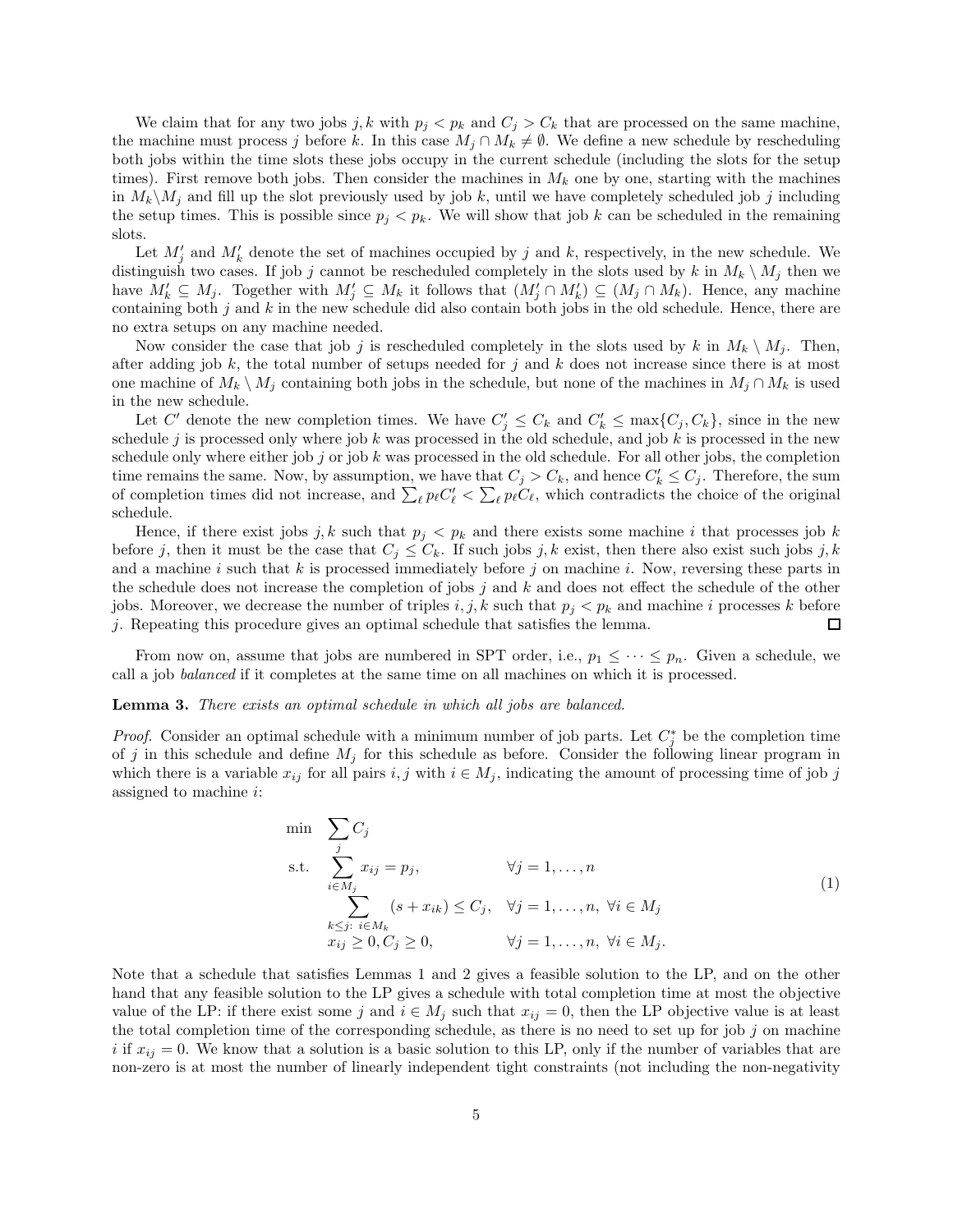constraints). By the minimality assumption on the optimal schedule, in any optimal solution to the LP all  $C_j$  and  $x_{ij}$  variables are non-zero, which gives a total of  $n + \sum_j |M_j|$  variables. Since there are only  $n + \sum_j |M_j|$  constraints, all constraints must be tight, which proves the lemma.

## <span id="page-5-0"></span>3 An  $O(n \log n)$  time algorithm for two machines

Given a feasible schedule, we call a job j a d-job, if  $|M_i| = d$ . In this section we assume that the number of machines is two.

<span id="page-5-1"></span>**Lemma 4.** Let  $\sigma$  be an optimal schedule for a 2-machine instance and let  $j < k$  be two consecutive 2-jobs. If there are 1-jobs between j and k, then there is at least one 1-job on each machine. Also, the last 2-job is either not followed by any job or is followed by at least one 1-job on each machine.

*Proof.* Let j and k be two consecutive 2-jobs and assume there is at least one in-between 1-job on machine 1 and none on machine 2. Let  $s_1, s_2$  be the start time of job j on respectively machine 1 and 2. We may assume without loss of generality that  $s_1 \geq s_2$ : otherwise we just swap the schedules of the two machines for the interval  $[0, C_j]$  and get the inequality. We change the schedule of j and k and the in-between 1-jobs as follows. Job j is completely processed on machine 2, starting from time  $s_2$ , and the in-between 1-jobs are moved forward such that the first starts at time  $s_1$ . Since  $p_j \leq p_k$ , and the part of job j we moved to machine 2 is at most  $\frac{1}{2}p_j$ , whereas the part of job k that was on machine j is at least  $\frac{1}{2}p_k$ , we can still schedule job  $k$  such that its completion time remains the same. The total completion time is reduced by at least  $s$  since j needs only one setup time now. If j is the last 2-job then we can make the same adjustment.  $\Box$ 

**Lemma 5.** In the case of two machines there are no 1-jobs after a 2-job in an optimal schedule satisfying the properties of Lemmas [1,](#page-3-1) [2](#page-3-2) and [3.](#page-4-0)

*Proof.* Suppose the lemma is not true. Then there must be a 2-job j that is directly followed by a 1-job. By Lemma [4,](#page-5-1) there must be at least one such 1-job on each machine, say jobs h and k. Assume without loss of generality that  $p_h \leq p_k$ . Let  $x_{1j}, x_{2j}$  be the processing time of j on machine 1 and 2, respectively. As argued before, without loss of generality we assume that  $x_{j1} \ge x_{j2}$ . Let us define the starting time of j as zero, and let  $\Delta = x_{1j} - x_{2j}$ . Note that  $C_j = \frac{1}{2}(\Delta + p_j + 2s)$ . Then, the sum of the three completion times is

<span id="page-5-2"></span>
$$
C_j + C_h + C_k = C_j + (C_j + p_h + s) + C_k = \Delta + p_j + 2s + p_h + s + C_k.
$$
 (2)

 $\Box$ 

We reschedule the jobs j, h, k as follows, the remaining schedule stays the same. Place job j, the shortest among j, k, h, on machine 1 (unsplit), job h on machine 2 (unsplit), and behind these two, job k is split on machine 1 and 2, in such a way that it completes on one machine at time  $C_h$  and time  $C_k$  on the other. The sum of the completion times of the three jobs becomes

$$
(p_j + s) + (\Delta + p_h + s) + C_k,
$$

which is exactly s less than the sum of the three completion times before the switch in  $(2)$ .

Given the previous lemmas, we see that the 2-jobs are scheduled in SPT order at the end. By Lemma [2,](#page-3-2) the first 2-job, say job k, is not shorter than the preceding 1-jobs. But this implies that the 1-jobs can be scheduled in SPT order without increasing the completion time of job  $k$  and the following jobs. By considering each of the n jobs as the first 2-job, we immediately obtain a  $O(n^2)$  time algorithm to solve the problem. Carefully updating consecutive solutions leads to a faster method.

**Theorem 1.** There exists an  $O(n \log n)$  algorithm for minimising the total completion time of jobs on two identical parallel machines with job splitting and uniform setup times.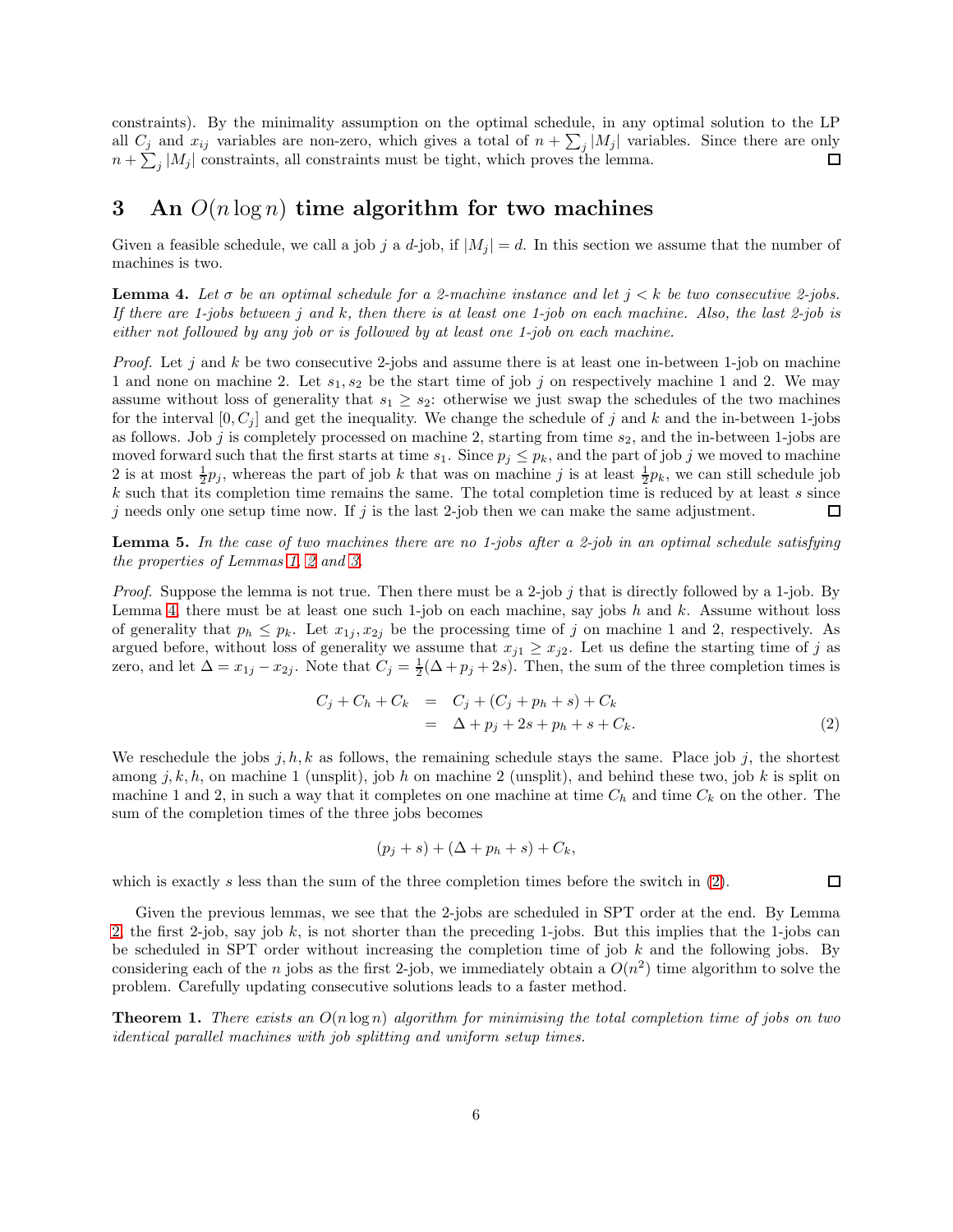*Proof.* Suppose we schedule the first k jobs (for any  $1 \leq k \leq n$ ) in SPT order as 1-jobs and the other jobs in SPT order as 2-jobs. We would like to compute the change in objective value that results from changing job k from a 1-job to a 2-job. However, this happens to give a rather complicated formula. It is much easier to consider the change for job  $k - 1$  and k simultaneously.

The schedule for the 1-jobs  $j < k-1$  does not change. To facilitate the exposition, suppose that job  $k-1$ starts at time zero and job k starts at time a. Then  $C_{k-1} + C_k = p_{k-1} + s + a + p_k + s$ . After changing the jobs to 2-jobs, the new completion times become  $C'_{k-1} = (a+p_{k-1}+2s)/2$  and  $C'_{k} = (a+p_{k-1}+p_k+4s)/2$ . Hence,

$$
C'_{k-1} + C'_{k} - C_{k-1} - C_{k} = s - p_{k}/2.
$$

In addition, each job  $j > k$  completes s time units later. Hence, the total increase in objective value due to changing both job  $k - 1$  and k from a 1-job to a 2-job is

$$
f(k) := (n - k + 1)s - p_k/2.
$$

Notice that  $f(k)$  is decreasing in k, since  $s > 0$  and  $p_k$  is nondecreasing in k. Hence, either there exists some  $k \in \{2, ..., n\}$  such that  $f(k) < 0$  and  $f(k-1) \geq 0$ , or either  $f(n) \geq 0$ , or  $f(2) < 0$ .

Suppose there exists some  $k \in \{2, \ldots, n\}$  such that  $f(k) < 0$  and  $f(k-1) \geq 0$ . The optimal schedule is to have either  $k - 1$  or  $k - 2$  unsplit jobs, since the first inequality and monotonicity implies that a schedule with  $k-2$  unsplit jobs has a better objective value than a schedule with k or more unsplit jobs, and the second inequality and monotonicity implies that a schedule with  $k - 1$  unsplit jobs has a better objective value than a schedule with  $k-3$  or fewer unsplit jobs.

If  $f(n) \geq 0$  then the optimal solution is either to have only 1-jobs or have only job n as a 2-job. If  $f(2)$  < 0 then the optimal solution is either to have only 2-jobs or have only job 1 as a 1-job.

Straightforward implementation of the above gives the desired algorithm, the running time of which is dominated by sorting the jobs in SPT order. □

#### <span id="page-6-0"></span>4 Troubles on more machines

The properties exposed in Section [2](#page-3-0) have been proved to hold for any number of machines. The properties presented in Section [3](#page-5-0) are specific for two machines only. In this section we investigate their analogues for three and more machines. We will present some examples of instances that show that the extension is far from trivial. It keeps the complexity of the problem on three and more machines as an intriguing open problem.

Consider the instance on three machines having 10 jobs with their vector of processing times  $p =$  $(3, 10, 10, 10, 10, 50, 50, 50, 50, 50)$  (1 small job, 4 middle size jobs and 5 large jobs) and  $s = 0.7$ . An optimal solution is depicted in Figure [2\(a\).](#page-7-0) As we see, job 2 is split over machines 2 and 3, but job 3 starting later than job 2 is not split. Jobs 4 and 5 are again what we call 2-jobs and are split over machines 2 and 3. The large jobs are all split over all three machines.

We will consider two solutions to be the same, if one solution can be obtained from the other by a relabelling of machines, and/or (repeatedly) swapping the schedule of two machines from some time  $t$  till the end of the schedule, if these two machines both complete processing of some job at time t. Also we will assume without loss of generality, that all processing times are distinct, by slightly perturbing the processing times if necessary, obtaining  $p_j < p_{j+1}$  for all  $j = 1, 2, ..., n-1$ .

The solution depicted in Figure [2\(a\)](#page-7-0) is not the unique optimal solution for this instance. The Gantt charts of the other three optimal solutions are given in the other three subfigures of Figure [2.](#page-7-1) However, all optimal solutions for this instance share the property that job 2 is a 2-job, and either job 3 or job 4 is a 1-job. From this example we see that an optimal schedule does not necessarily have the property that  $|M_i|$ is monotone in  $j$ .

We now describe the other three optimal solutions for this instance. The second optimal schedule, in Figure [2\(c\),](#page-7-2) is obtained by scheduling job 1 on machine 1, job 2 split on machine 2 and 3, job 3 on machine 2 (or 3), and jobs 4 and 5 as split jobs on the machines not used by job 3. The remaining jobs are again all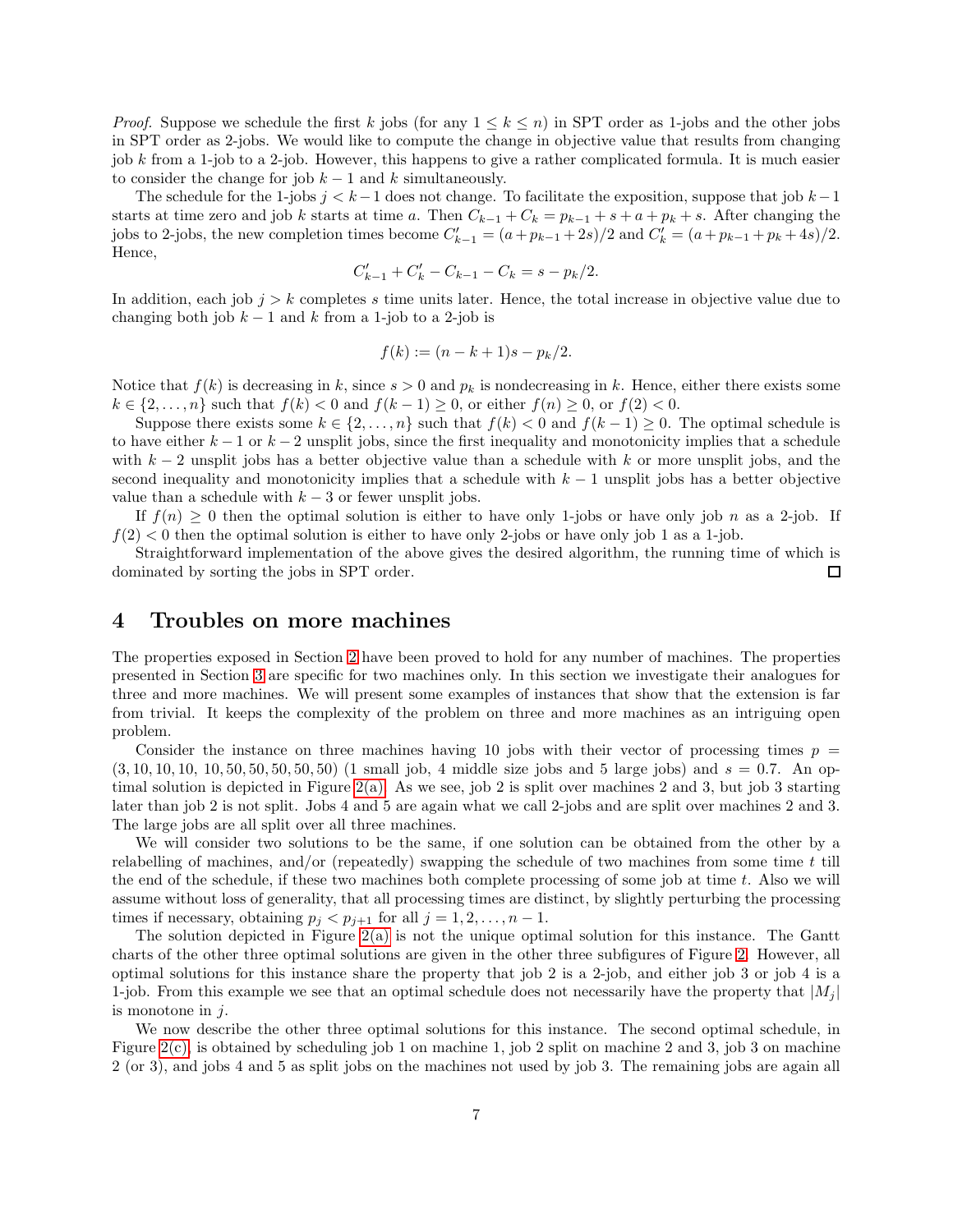<span id="page-7-3"></span><span id="page-7-2"></span><span id="page-7-1"></span><span id="page-7-0"></span>

| $\overline{3}$<br>$\mathbf 1$                      | $\,6\,$         | $\overline{7}$          | $\overline{8}$ | 9                | $10\,$ |  |  |
|----------------------------------------------------|-----------------|-------------------------|----------------|------------------|--------|--|--|
| $\overline{2}$<br>$\overline{5}$<br>$\overline{4}$ | $6\phantom{.}6$ | $\overline{7}$          | $8\,$          | $\boldsymbol{9}$ | 10     |  |  |
| $\sqrt{2}$<br>$\bf 5$<br>$\overline{4}$            | $\,$ 6 $\,$     | $\overline{7}$          | $\overline{8}$ | $\overline{9}$   | $10\,$ |  |  |
| (a)                                                |                 |                         |                |                  |        |  |  |
| $\mathbf{1}$<br>$\overline{4}$                     | $\,6\,$         | $\overline{7}$          | $8\,$          | $\boldsymbol{9}$ | $10\,$ |  |  |
| $\sqrt{2}$<br>3<br>$\bf 5$                         | $6\phantom{.}6$ | $\overline{7}$          | $\overline{8}$ | $\overline{9}$   | $10\,$ |  |  |
| $\sqrt{2}$<br>$\,3$<br>$\bf 5$                     | $\,6\,$         | $\overline{7}$          | $\overline{8}$ | $\overline{9}$   | $10\,$ |  |  |
| (b)                                                |                 |                         |                |                  |        |  |  |
| $\overline{5}$<br>$\overline{4}$<br>$\mathbf{1}$   | $\,6$           | $\overline{7}$          | $8\,$          | 9                | $10\,$ |  |  |
| $\overline{2}$<br>3                                | $\,6\,$         | $\overline{7}$          | $\,$ $\,$      | $\boldsymbol{9}$ | 10     |  |  |
| $\bf 5$<br>$\sqrt{2}$<br>$\overline{4}$            | $\,6$           | $\overline{7}$          | $\overline{8}$ | $\overline{9}$   | $10\,$ |  |  |
| (c)                                                |                 |                         |                |                  |        |  |  |
| 3<br>$\overline{5}$<br>$\mathbf{1}$                | $\,6\,$         | $\overline{7}$          | $\,$ $\,$      | $\boldsymbol{9}$ | $10\,$ |  |  |
| $\overline{2}$<br>$\overline{4}$                   | $\,6\,$         | $\overline{7}$          | 8              | $\boldsymbol{9}$ | $10\,$ |  |  |
| $\sqrt{2}$<br>$\sqrt{3}$<br>$\bf 5$                | $\,6$           | $\overline{\mathbf{7}}$ | $\bf 8$        | $\overline{9}$   | $10\,$ |  |  |
| (d)                                                |                 |                         |                |                  |        |  |  |

<span id="page-7-5"></span><span id="page-7-4"></span>Figure 2: Gantt charts depicting the optimal solutions to the 3-machine instance with processing times  $p = (3, 10, 10, 10, 10, 50, 50, 50, 50, 50)$  (1 small job, 4 middle size jobs and 5 large jobs) and  $s = 0.7$ . The grey blocks indicate the setup times, the numbered blocks are scheduled job parts. Each row of blocks gives the schedule for a machine.

|   | . . |   |  |  | <b>ALC: YES</b> |
|---|-----|---|--|--|-----------------|
|   |     |   |  |  |                 |
| ∸ |     | - |  |  |                 |

Figure 3: Gantt chart depicting the unique optimal solutions to the 3-machine instance with processing times  $p = (3, 10, 10, 10, 10, 50, 50, 50, 50)$  (1 small job, 4 middle size jobs and 4 large jobs) and  $s = 0.7$ .

split on all three machines. It is easily verified that the objective of this schedule is the same as the objective of the schedule in Figure  $2(a)$ : the completion time of job 3 increases by 2, and the completion times of jobs 4 and 5 each decrease by 1, and all other completion times remain the same. The remaining two optimal schedules, in Figures [2\(b\)](#page-7-3) and [2\(d\)](#page-7-4) are obtained by switching jobs 3 and 4. We note that this continues to hold if their processing times differ by some small value.

If we slightly change the instance by deleting one of the large jobs, then there is a unique optimal solution, which splits job 3 over machines 1 and 2 and continues with splitting job 4 over machines 1 and 3. Job 5 and the four large jobs are split over all three machines, see Figure [3.](#page-7-5)

That such a subtle change causes such a substantial change in the optimal schedule bodes ill for an algorithmic approach like the one in Section [3.](#page-5-0) These examples do not rule out that there exists an optimal schedule in which the jobs are started (or finished) in SPT order. A proof of either of these properties has proved elusive, however.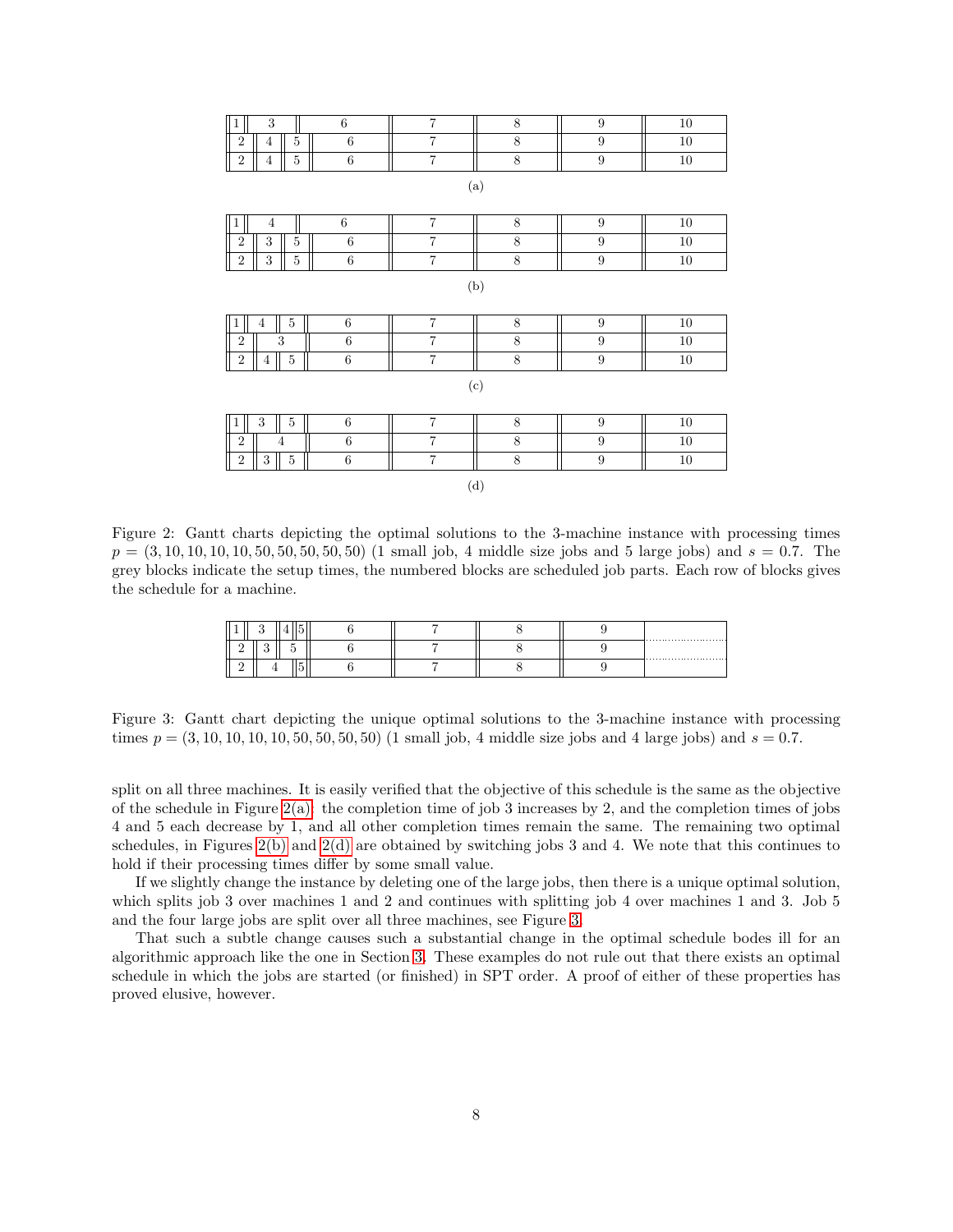#### <span id="page-8-0"></span>5 Approximation algorithm

We will now show a constant-factor approximation algorithm for our problem, for an arbitrary number of machines. We remark that we do not know whether this problem is NP-hard, but the examples in the previous section do show that the way a job is scheduled in an optimal schedule may depend on jobs that occur later in the schedule. Our approximation algorithm, on the other hand, is remarkably simple, and only uses a job's processing time and the setup time to determine how to schedule the job.

We schedule the jobs in order of non-decreasing processing time. Let  $s > 0$  and let  $\alpha$  be some constant that will be determined later. Job  $j$  will be scheduled such that it completes as early as possible under the restriction that it uses at most  $\ell_j := \min\{\lceil \alpha p_j / s \rceil, m\}$  machines. Thus, the job will be scheduled on the at most  $\ell_j$  machines that have minimum load in the schedule so far. It is easy to see that a job is always balanced this way.

**Theorem 2.** The algorithm described above is a  $(2 + \alpha)$ -approximation algorithm for minimising the total completion time with job splitting and uniform setup times, provided that  $\alpha \geq \frac{1}{4}(\sqrt{17}-1)$ .

*Proof.* Let  $\sigma$  be the schedule produced by the described algorithm. Note that the total load (processing times plus setup times) of all jobs in  $\sigma$  up to, but not including, job j is upper bounded by  $L_j = \sum_{k \leq j} (p_k + \ell_k s)$ , since job k introduced at most  $\ell_k$  setups. Therefore, the average load on the  $l_j$  least loaded machines is upper bounded by  $L_j/m$ . Since job j is balanced, we can thus upper bound the completion time  $\tilde{C}_j$  of job j in the schedule by  $L_j/m + p_j/\ell_j + s$ . Note that this is an upper bound on the completion time of job j when we try to schedule it on at most  $\ell_i$  machines.

Noting that

$$
p_j/\ell_j = p_j/\min\{[\alpha p_j/s], m\}
$$
  
\n
$$
\leq p_j/[\alpha p_j/s] + p_j/m
$$
  
\n
$$
\leq (1/\alpha)s + p_j/m,
$$

and

$$
\ell_k s = \min\{\lceil \alpha p_k/s \rceil, m\} s < \alpha p_k + s,
$$

we obtain

$$
\tilde{C}_j \leq L_j/m + p_j/\ell_j + s
$$
\n
$$
\leq \frac{1}{m} \sum_{k < j} (p_k + \ell_k s) + p_j/\ell_j + s
$$
\n
$$
< \frac{1}{m} \sum_{k < j} ((1 + \alpha)p_k + s) + p_j/m + (1 + 1/\alpha)s
$$
\n
$$
\leq \frac{1 + \alpha}{m} \sum_{k \leq j} p_k + \left(\frac{j - 1}{m} + 1 + \frac{1}{\alpha}\right)s.
$$

We can lower bound the sum of completion times in an optimal schedule by  $\sum_j (s + \frac{1}{m} \sum_{k \le j} p_k)$ : suppose we only needed a setup time for the first job to be processed on a machine, for any machine. Clearly, the optimal sum of completion times for this problem gives a lower bound on the optimum. Now, the optimal schedule when we only need a setup time for the first job on a machine processes the jobs in SPT order and splits each job over all machines, which gives a sum of completion times of  $\sum_j (s + \frac{1}{m} \sum_{k \leq j} p_k)$ .

Also, in any schedule, at most m jobs are preceded by only one setup, at most another m by two setups, etc., giving a lower bound of  $\sum_j [j/m]s$  on the sum of completion times: this is exactly the optimal value when all processing times are 0. We will show below that  $\sum_j \left[\frac{j}{m}\right] s \ge \sum_j \frac{j-1}{m} s + \frac{1}{2} ns$ .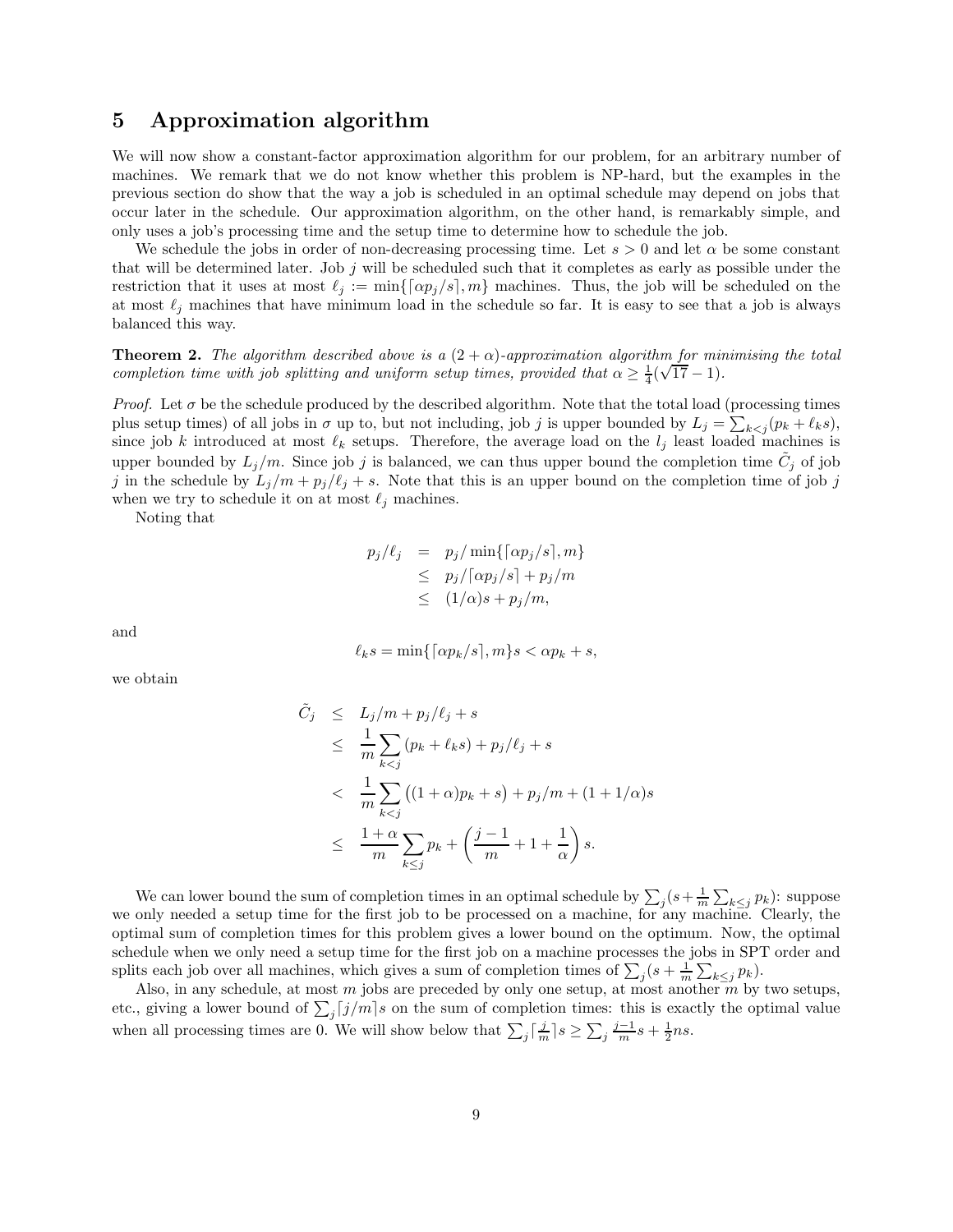Hence, by using  $1 + \alpha$  times the first bound, and 1 time the second bound, we get

$$
(2+\alpha) \quad \sum_{j} C_j \ge (1+\alpha) \sum_{j} \quad \left(s + \frac{1}{m} \sum_{k \le j} p_k\right) + \left(\sum_{j} \frac{j-1}{m} s + \frac{1}{2} n s\right) + \left(\sum_{j} \frac{j-1}{m} s + \frac{1}{2} n s\right) = \sum_{j} \left(\frac{1+\alpha}{m} \sum_{k \le j} p_k + \quad (1+\alpha) s + \frac{j-1}{m} s + \frac{1}{2} s\right)
$$

which is at least as large as  $\sum_j \tilde{C}_j$  provided  $\alpha > 0$  and  $\frac{3}{2} + \alpha \geq 1 + \frac{1}{\alpha}$ , which is equivalent to  $\alpha \geq \frac{1}{4}(\sqrt{17}-1)$ .

,

Next we show that  $\sum_j \left[\frac{j}{m}\right] s \ge \sum_j \frac{j-1}{m} s + \frac{1}{2}ns$ . Let  $j = qm + a$  for some  $q \ge 0$  and  $a \in \{1, \ldots, m\}$ . Then

$$
\left\lceil \frac{j}{m} \right\rceil - \frac{j-1}{m} = (q+1) - (qm+a-1)/m
$$

$$
= 1 - (a-1)/m.
$$

Now assume that  $n = rm + b$ , for some integer  $r \geq 0$  and  $b \in \{1, ..., m\}$ . Then

$$
\sum_{j=1}^{n} \left[ \frac{j}{m} \right] - \sum_{j=1}^{n} \frac{j-1}{m} = r \sum_{a=1}^{m} \left( 1 - \frac{a-1}{m} \right) + \sum_{a=1}^{b} \left( 1 - \frac{a-1}{m} \right)
$$
  

$$
= rm + b - r \sum_{a=1}^{m} \frac{a-1}{m} - \sum_{a=1}^{b} \frac{a-1}{m}
$$
  

$$
= n - r(m-1)/2 - \frac{1}{2}(b-1)b/m
$$
  

$$
\geq n - r(m-1)/2 - \frac{1}{2}(b-1)
$$
  

$$
= n - (rm+b)/2 + r/2 + 1/2
$$
  

$$
= n/2 + r/2 + 1/2 \geq n/2.
$$

Hence multiplying both sides with s yields

$$
\sum_{j=1}^{n} \left\lceil \frac{j}{m} \right\rceil s \ge \sum_{j=1}^{n} \frac{j-1}{m} s + \frac{1}{2} ns.
$$

 $\Box$ 

**Corollary 1.** There exists a  $2+\frac{1}{4}(\sqrt{17}-1) < 2.781$ -approximation algorithm for minimising total completion time with job splitting and uniform setup times.

# <span id="page-9-0"></span>6 A polynomial-time approximation scheme

We give an approximation scheme which runs in polynomial time if the number of machines is assumed constant. The idea is simple: by splitting a job j, at most  $p_j$  on its completion time can be saved. It is easy to show that the value of a non-preemptive SPT schedule is no more than  $\sum_j p_j$  larger than OPT. In particular, if we schedule the first  $K = n - m/\epsilon$  jobs by non-preemptive SPT then the extra cost is at most  $\sum_{j=1}^K p_j$ . But, as we will see, this is only an  $\epsilon$ -fraction of the total completion time of the last  $m/\epsilon$  jobs. These last jobs we schedule optimally given the schedule of the first  $K$  jobs.

Now, we define the algorithm and its running time in more detail. Let, as before,  $p_1 \leq \cdots \leq p_n$ . Let  $K = n - m/\epsilon$ . (If  $K \leq 0$  then  $n \leq m/\epsilon$  and the optimal solution can be found in constant time.) Assume that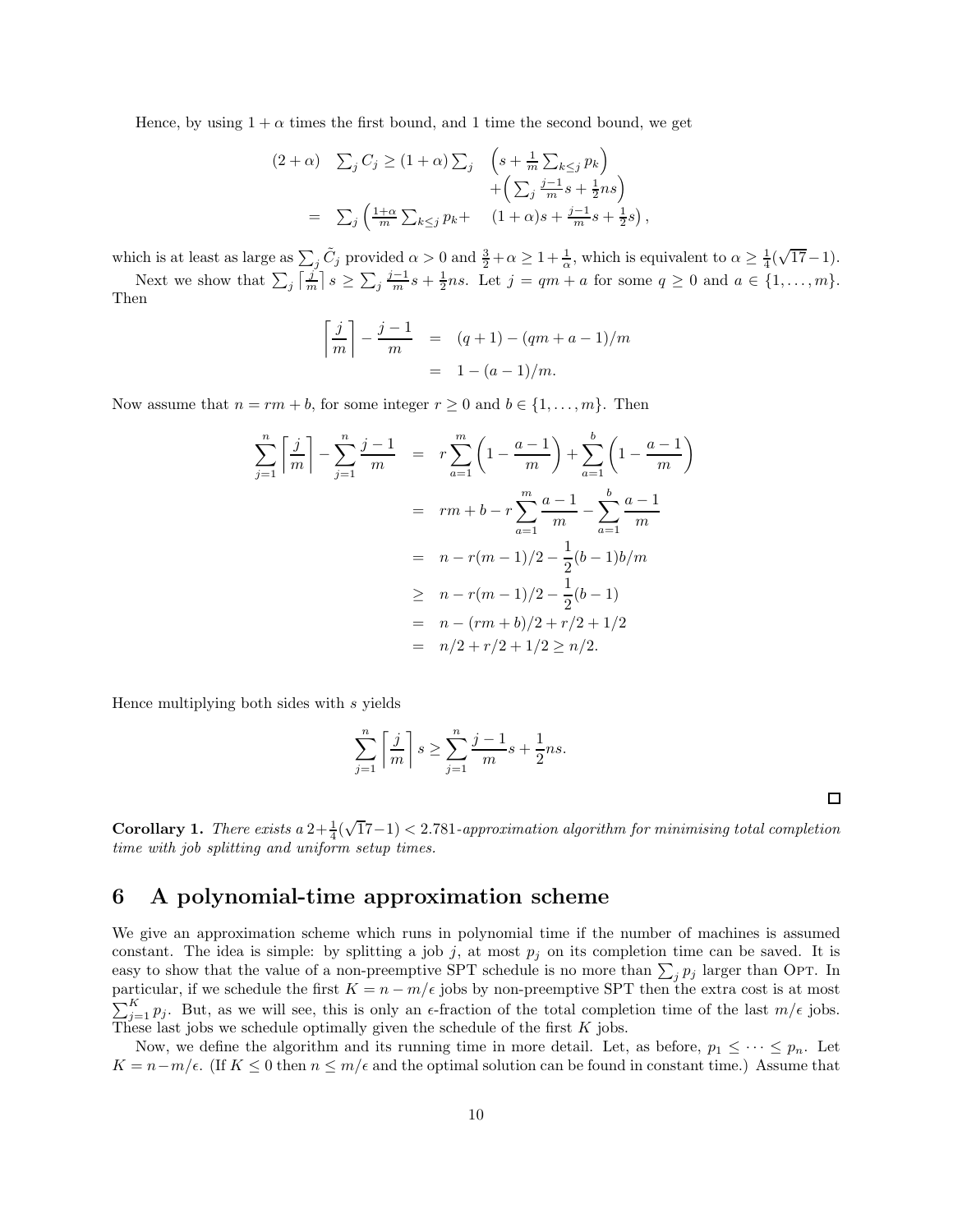K is integer. Let  $\rho$  be an optimal schedule and let  $\rho(K)$  be the schedule  $\rho$  restricted to the jobs 1, 2, ..., K. By Lemma [2](#page-3-2) we may assume that  $\rho(K)$  has no idle time. Let  $t_i(\rho)$  be the completion time of machine i in  $\rho(K)$ . The algorithm makes an approximate guess about the values  $t_i(\rho)$ . That means, it finds values  $t_i$ such that

<span id="page-10-0"></span>
$$
t_i(\rho) \le t_i \le t_i(\rho) + s + p_K. \tag{3}
$$

Note that for any i, we have  $t_i(\rho) \leq K(s + p_K)$ . Hence, we need to try only  $K^m$  guesses for  $(t_1, \ldots, t_m)$ . Assume from now that we guessed  $(t_1, \ldots, t_m)$  correctly, i.e., [\(3\)](#page-10-0) is satisfied.

We apply SPT to the jobs  $1, 2, ..., K$  such that no machine i is loaded more than  $t_i+s+p<sub>K</sub>$ . This can easily be done as follows: apply list scheduling in SPT order and *close* a machine once its load becomes  $t_i$  or more. Let  $T_i$  be the completion time of machine i in the resulting schedule. Then  $T_i \le t_i+s+p_K \le t_i(\rho)+2(s+p_K)$ . Next, we find a near-optimal completion of the schedule by guessing for each job  $j > K$  a set  $M_j$  and apply linear programming. There are  $2^{m(n-K)}$  possibilities for choosing such sets, which is a constant. The linear program works as follows. Note that the LP of Section [2](#page-3-0) can be extended to do the following. Given a set  $M_i$  for each job j and a time  $T_i$  for each machine, we can find the optimal schedule among all schedules for which: (i) job parts are in SPT order on each machine, (ii) machine i does not start before  $T_i$ , (iii) job j can only be scheduled on machines in  $M_j$ , and (iv) job j has a setup time s for each machine in  $M_j$  even when its processing time  $x_{ij}$  is zero. Note that it is not clear if the LP gives us the real optimal completion since we have not proved that the SPT properties hold also for optimal schedules if an initial part is fixed, as we do here. However, we can show that the solution given by the LP is close to optimal.

**Approximation ratio** Let  $\sigma$  be the final schedule and let  $\tilde{C}_j$  be the completion time of job j. Here we use OPT to denote the objective value of optimal schedule  $\rho$ . For any  $h \in \{1, \ldots, n\}$  define  $\mu_h = \sum_{k=1}^h (s+p_k)/m$ . Then for any schedule, the h-th completion time is at least  $\mu_h$ . Hence,

$$
\begin{aligned} \text{OPT} &\geq \sum_{h=1}^{n} \mu_h \geq \sum_{h=K+1}^{n} \mu_h \geq \sum_{h=K+1}^{n} \mu_K = (m/\epsilon)\mu_K \\ &= \frac{1}{\epsilon} \sum_{k=1}^{K} (s + p_k). \end{aligned}
$$

Further on in the proof we will use  $C_h$  as the completion time of job h in the optimal schedule. Here we use the notation  $C^{(h)}$  for the h-th completion time of  $\rho$ ,  $(h = 1, \ldots, n)$ . Notice, that  $C^{(h)}$  is not necessarily equal to  $C_h$ , the optimal completion time of job h in  $\rho$ . For  $h \leq K$  it is easy to see that  $\tilde{C}_h \leq C^{(h)} + s + p_h$ . This implies

<span id="page-10-1"></span>
$$
\sum_{h=1}^{K} \tilde{C}_{h} \leq \sum_{h=1}^{K} (C^{(h)} + s + p_{h})
$$
\n
$$
= \sum_{h=1}^{K} C^{(h)} + \sum_{h=1}^{K} (s + p_{h})
$$
\n
$$
\leq \sum_{h=1}^{K} C^{(h)} + \epsilon \text{OPT}.
$$
\n(4)

So for the first K jobs we are doing fine. Next we give a bound on the total completion time of the other jobs.

Let  $M_j^*$  be the set of machines used by job j in the optimal schedule  $\rho$ . One of the guesses of the algorithm will be  $M_j = M_j^*$  for  $j > K$ . We show that the corresponding LP-solution gives a near-optimal completion of the schedule.

A feasible LP solution is to take for  $x_{ij}$ ,  $j > K$ , the values that correspond to  $\rho$  and take choose values  $C_j^{LP} = C_j + 2(s + p_K)$ , where we we remind that  $C_j$  is the completion time of job j in the optimal schedule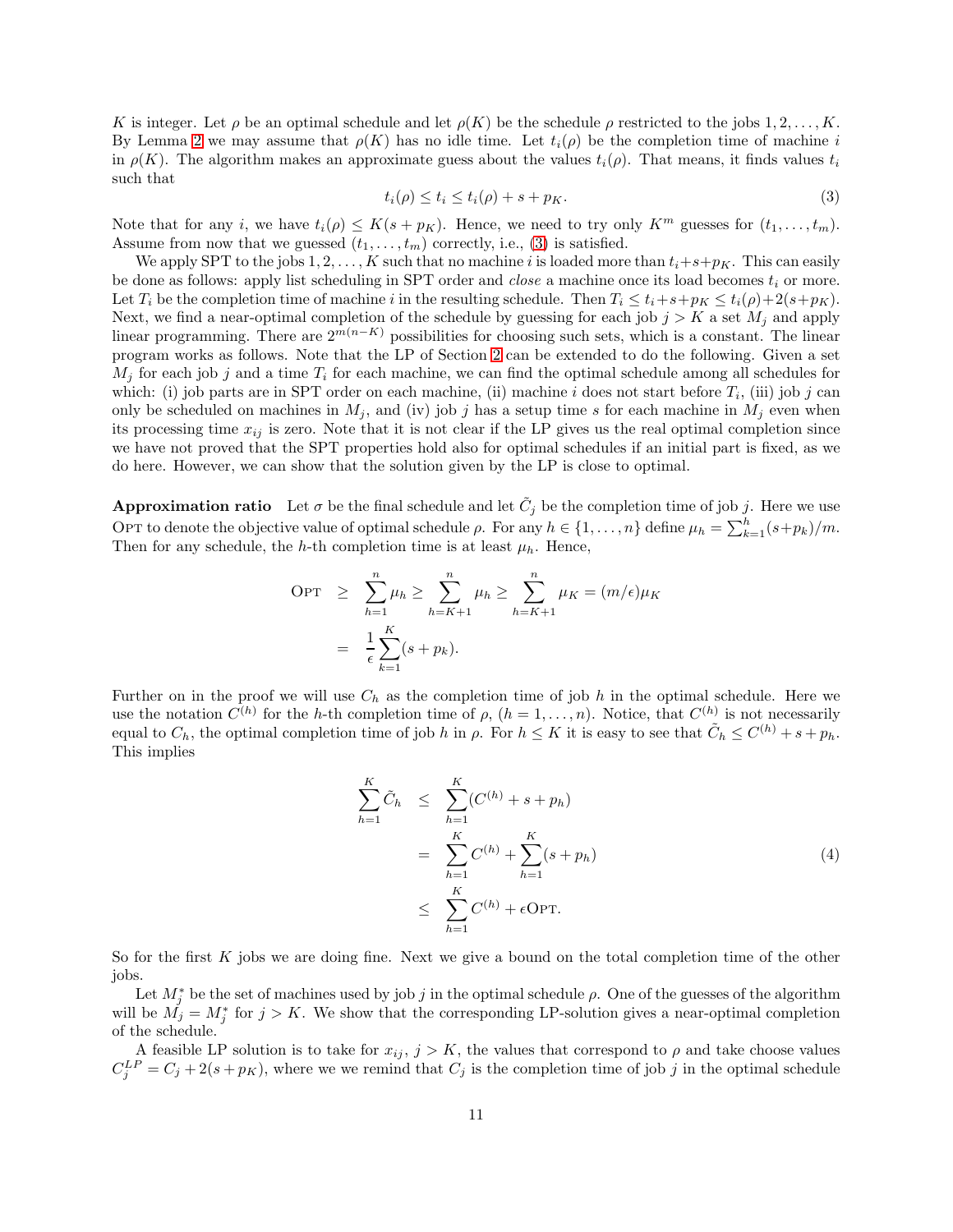ρ. The latter is feasible since  $T_i \n\t\leq t_i(\rho) + 2(s + p_K)$ . Hence, we can bound the total completion times of jobs  $K + 1, \ldots, n$  by

<span id="page-11-1"></span>
$$
\sum_{h=K+1}^{n} \tilde{C}_{h} \leq \sum_{h=K+1}^{n} C_{h}^{LP}
$$
\n
$$
\leq \sum_{h=K+1}^{n} (C_{h} + 2(s + p_{K}))
$$
\n
$$
= \sum_{h=K+1}^{n} C_{h} + 2(n - K)(s + p_{K}).
$$
\n(5)

To bound the second term in the right hand side of  $(5)$  we derive another bound on OPT:

$$
OPT \geq \sum_{h=1}^{n} \mu_h \geq \sum_{h=K+1}^{n} \mu_h
$$
  
= 
$$
\sum_{h=K+1}^{n} \sum_{k=1}^{h} (s + p_k)/m
$$
  

$$
\geq \sum_{h=K+1}^{n} \sum_{k=K+1}^{h} (s + p_k)/m
$$
  

$$
\geq \sum_{h=K+1}^{n} (h - K)(s + p_K)/m
$$
  

$$
> \frac{1}{2}(n - K)^2(s + p_K)/m
$$
  
= 
$$
\frac{1}{2}(n - K)(s + p_K)/\epsilon.
$$

Combining this with [\(5\)](#page-11-1) we get

$$
\sum_{h=K+1}^{n} \tilde{C}_h \le \sum_{h=K+1}^{n} C_h + 4\epsilon \text{OPT} \le \sum_{h=K+1}^{n} C^{(h)} + 4\epsilon \text{OPT}.
$$

Adding [\(4\)](#page-10-1) we can bound the total completion time by  $(1+5\epsilon)$ OPT.

# <span id="page-11-0"></span>7 Hardness for weighted completion times

We prove that introducing weights for the jobs in our problem makes it strongly NP-hard for any number of machines and weakly NP-hard for 2 machines.

**Theorem 3.** The problem of minimising total weighted completion time with job splitting and uniform setup times on parallel identical machines  $(P|s, \text{split}| \sum w_j C_j)$  is strongly NP-hard.

*Proof.* We reduce from 3-PARTITION: given 3n positive numbers  $a_1, \ldots, a_{3n}$  and a number A such that  $a_1+\cdots+a_{3n}=nA$ , does there exists a partition  $A_1,\ldots,A_n$  of  $\{1,\ldots,3n\}$  such that  $|A_i|=3$  and  $\sum_{j\in A_i}a_j=1$ A for all i? Given an instance of 3-Partition, we construct the following instance of our scheduling problem: We have n machines and 3n jobs. We set  $p_j = a_j$  and  $w_j = a_j + s$  for all  $j = 1, \ldots, 3n$ , where the setup time s is some large enough number, to be defined later.

The idea behind the reduction is the following: the large setup time will make sure that exactly three jobs are scheduled (unsplit) per machine. The weights are chosen so that a schedule where all machines complete at exactly the same time is optimal, if such a schedule is feasible.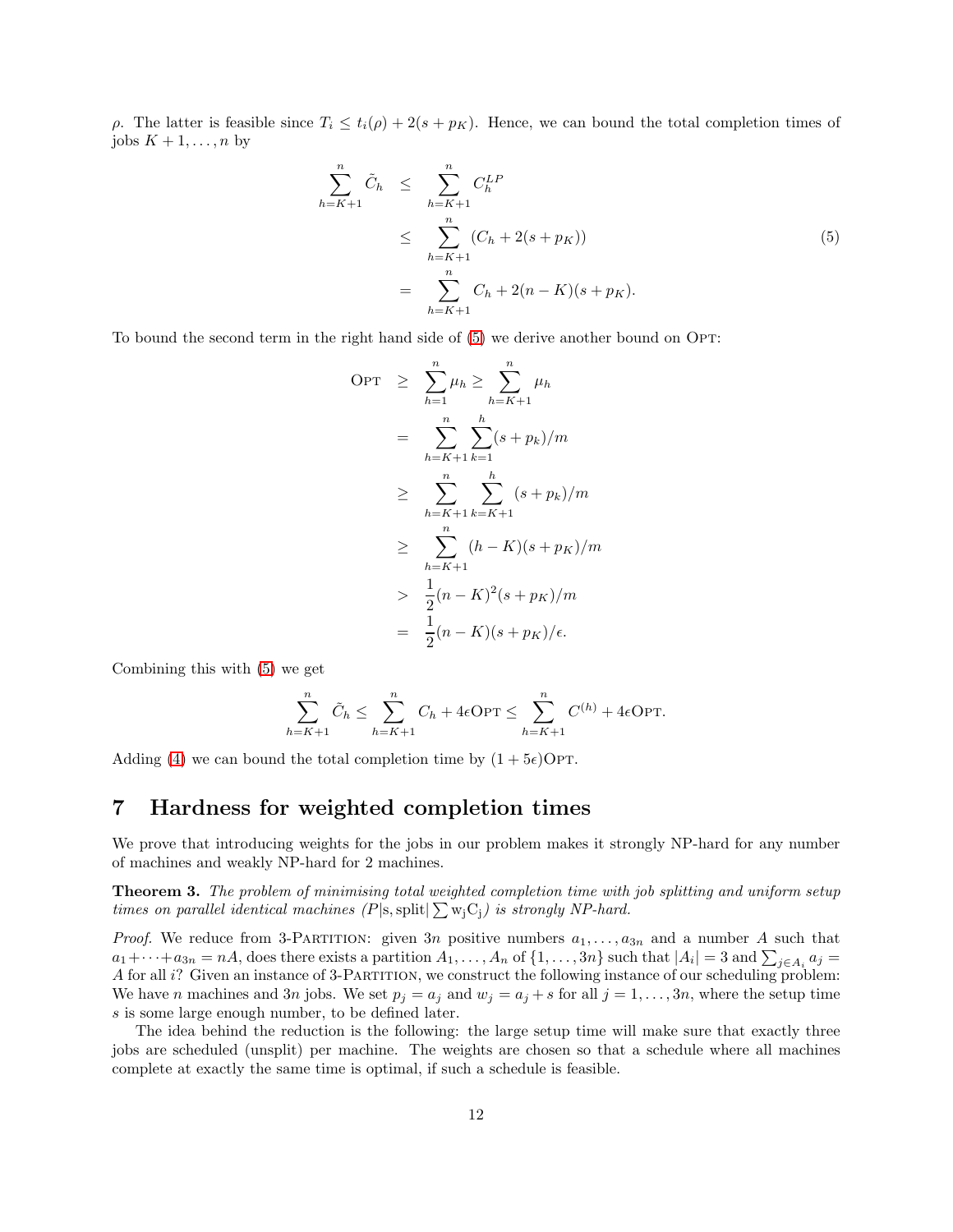Suppose we schedule the jobs unsplit where  $A_i$  is the set of jobs processed on machine i. Then, the cost of the schedule is:

$$
\sum_{j=1}^{3n} w_j C_j = \sum_{i=1}^n \sum_{j \in A_i} w_j C_j
$$
  
= 
$$
\sum_{i=1}^n \sum_{j \in A_i} (s + a_j) \sum_{k \le j} (s + a_k)
$$
  
= 
$$
\sum_{i=1}^n \sum_{j \in A_i} \sum_{k \le j} (s + a_j) (s + a_k)
$$
  
= 
$$
\frac{1}{2} \sum_{i=1}^n \left[ \left( \sum_{j \in A_i} (s + a_j) \right)^2 + \sum_{j \in A_i} (s + a_j)^2 \right]
$$
  
= 
$$
\frac{1}{2} \sum_{i=1}^n l_i^2 + \frac{1}{2} \sum_{j=1}^{3n} (s + a_j)^2,
$$

where  $l_i$  is the total load on machine i. Note that the second term is independent of the schedule. This cost is minimised when  $l_i = l_h$  for all i, h and this can be realised if a perfect 3-partition exists. Let us denote this minimum by OPT<sub>3P</sub>.

If no perfect 3-partition exists, then any schedule where no jobs are split has strictly higher cost than Opt3P. It remains to prove that also any schedule with at least one split job has a strictly higher cost than  $OPT_{3P}$ .

First observe that

$$
\begin{aligned} \text{OPT}_{3P} &= \frac{1}{2} \sum_{i=1}^{n} (3s + A)^2 + \frac{1}{2} \sum_{j=1}^{3n} (s + a_j)^2 \\ &= 6ns^2 + O(ns). \end{aligned}
$$

Now assume that at least one job is split, then there are at least  $3n + 1$  setup times of s each. Consider the extreme case where all 3n values  $a_i$  are zero. In this case it is easy to see that the weighted sum of the 3n completion times is at least  $(6n + 1)s^2$ . Clearly, this bound holds as well for arbitrary value  $a_j$ . For large enough s we have  $(6n+1)s^2 > \text{OPT}_{3P}$ .  $\Box$ 

### **Theorem 4.** The problem  $P2$ |s, split| $\sum w_j C_j$  is weakly NP-hard.

*Proof.* We now reduce from a restricted form of the SUBSET SUM problem: Given  $2n$  positive integers  $a_1, \ldots, a_{2n}$  such that  $a_1 + \cdots + a_{2n} = 2A$ , is there a set  $I \subset \{1, \ldots, 2n\}$  such that  $|I| = n$  and  $\sum_{i \in I} a_i = A$ ? Given an instance of SUBSET SUM, we construct the following instance of our scheduling problem. We have 2 machines and 2n jobs. We set  $p_j = a_j$  and  $w_j = a_j + s$  for  $j = 1, \ldots, 2n$ , where the setup time s is some large enough number, to be defined later. The proof follows the same reasoning as the previous proof: the large setup time will now make sure that exactly  $n$  jobs are scheduled (unsplit) per machine, and the weights will make sure that a schedule where the two machines complete at exactly the same time is optimal, if such a schedule is feasible.

Suppose we schedule the jobs unsplit. Then, just as in the proof above for an arbitrary number of machines we have that the cost of the schedule is:

$$
\sum_{j=1}^{2n} w_j C_j = \frac{1}{2} (l_1^2 + l_2^2) + \frac{1}{2} \sum_{j=1}^{2n} (s + a_j)^2,
$$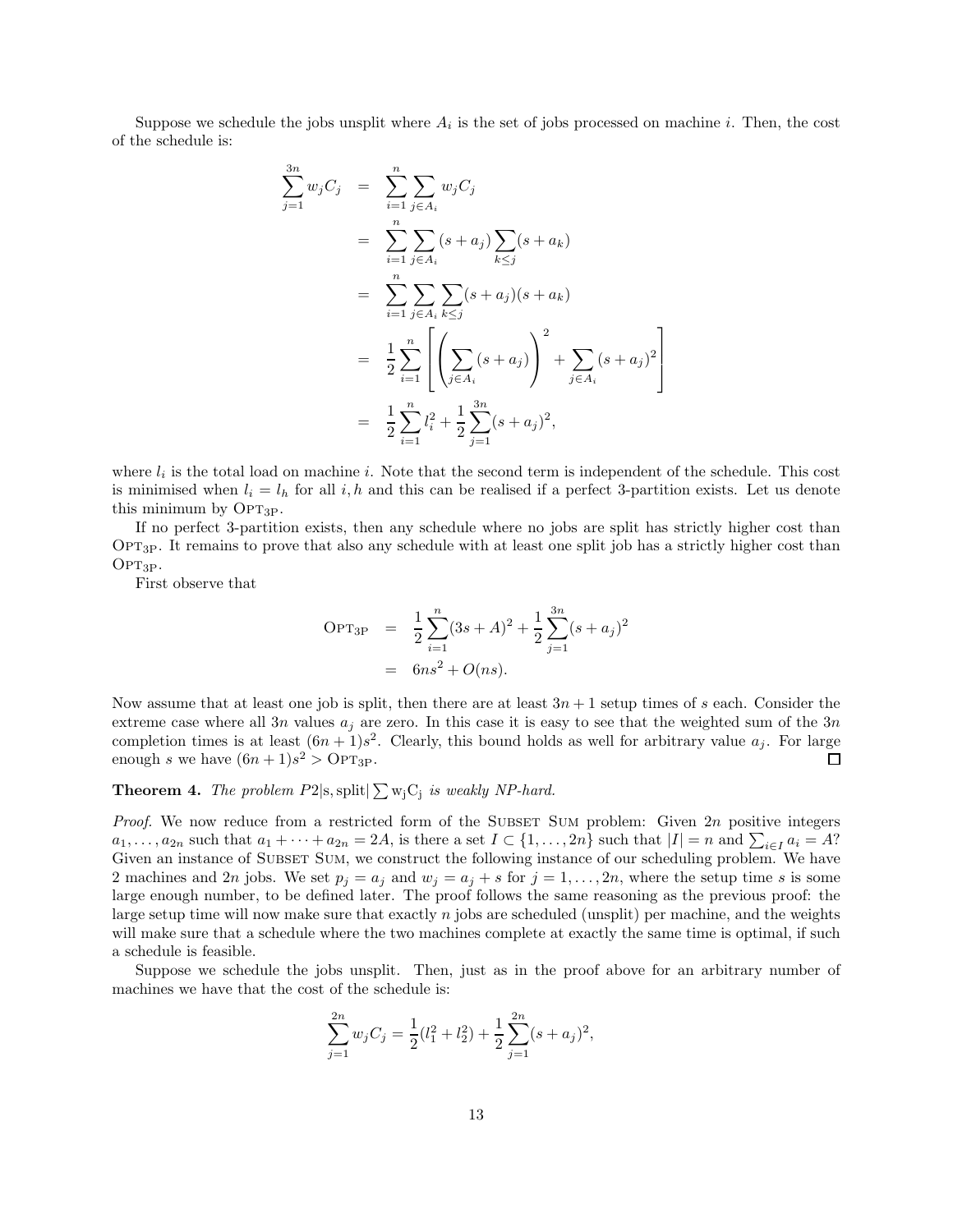where  $l_i$  is the total load on machine i. Note that the second term is independent of the schedule. This cost is minimised when  $l_1 = l_2$  and this can be realised if a perfect subset I exists. Let us denote this minimum by  $OPT<sub>S</sub>$ .

If no perfect subset exists, any unsplit schedule has strictly higher cost. It remains to prove that also any schedule with at least one split has a strictly higher cost than  $OPT_S$ .

First observe that

$$
OPT_S = (ns + A)^2 + \frac{1}{2} \sum_{j=1}^{2n} (s + a_j)^2
$$
  
=  $(n^2 + n)s^2 + O(ns)$ .

Now assume that at least one job is split, then there are at least  $2n + 1$  setup times of s each. Consider the extreme case where all 2n values  $a_i$  are zero. In this case it is easy to see that the weighted sum of the  $2n$ completion times is at least  $(n^2 + n + 1)s^2$ . Clearly, this bound holds as well for arbitrary values  $a_j$ . For large enough s we have  $(n^2 + n + 1)s^2 > \text{OPT}_S$ .  $\Box$ 

### <span id="page-13-1"></span>8 Epilogue

In the following table we gather the state of the art on scheduling problems with job splitting and uniform setup times. For describing the problems in the first column of the table we use the standard three-field scheduling notation [\[6\]](#page-15-1). In the first field, expressing the processor environment, we only consider parallel identical machines, denoted by P, possibly with the number of parallel machines mentioned additionally. In the second field, expressing job characteristics, the term pmtn denotes ordinary preemption, split denotes job splitting as we consider in this paper and s denotes the presence of uniform setup times. Though this paper is mainly concerned with problems with a total completion time objective, indicated by  $\sum C_j$  in the third field, expressing the objective, we will also show the state of the art on the total weighted completion time (indicated by  $\sum w_j C_j$ ) and on the makespan (indicated by  $C_{max}$ ).

In the second column, we summarize the complexity status of these problems. A question mark indicates that the complexity of the problem is unknown. In the third column we give the best approximation guarantee known, where a '-' indicates that no algorithm with a performance guarantee is known. If we consider it relevant, we also present, as a footnote, the knowledge on the comparable version with preemption instead of splitting.

## <span id="page-13-5"></span>References

- [1] Foto Afrati, Evripidis Bampis, Chandra Chekuri, David Karger, Claire Kenyon, Sanjeev Khanna, Ioannis Milis, Maurice Queyranne, Martin Skutella, Cliff Stein, and Maxim Sviridenko. Approximation schemes for minimizing average weighted completion time with release dates. In Proc. 40th Annual Symposium on Foundations of Computer Science, pages 32–43, 1999.
- <span id="page-13-4"></span>[2] J. Bruno, E.G. Coffman Jr., and R. Sethi. Scheduling independent tasks to reduce mean finishing time. Communications of the ACM, 17(7):pp. 382–387, 1974.
- <span id="page-13-2"></span>[3] B. Chen, Y. Ye, and J. Zhang. Lot-sizing scheduling with batch setup times. Journal of Scheduling, 9(3):299–310, 2006.
- <span id="page-13-3"></span><span id="page-13-0"></span>[4] Maciej Drozdowski. Scheduling for Parallel Processing. Springer, 1st edition, 2009.
- [5] Jianzhong Du, Joseph Y.-T. Leung, and Gilbert H. Young. Minimizing mean flow time with release time constraint. Theoretical Computer Science, 75(3):374–355, 1990.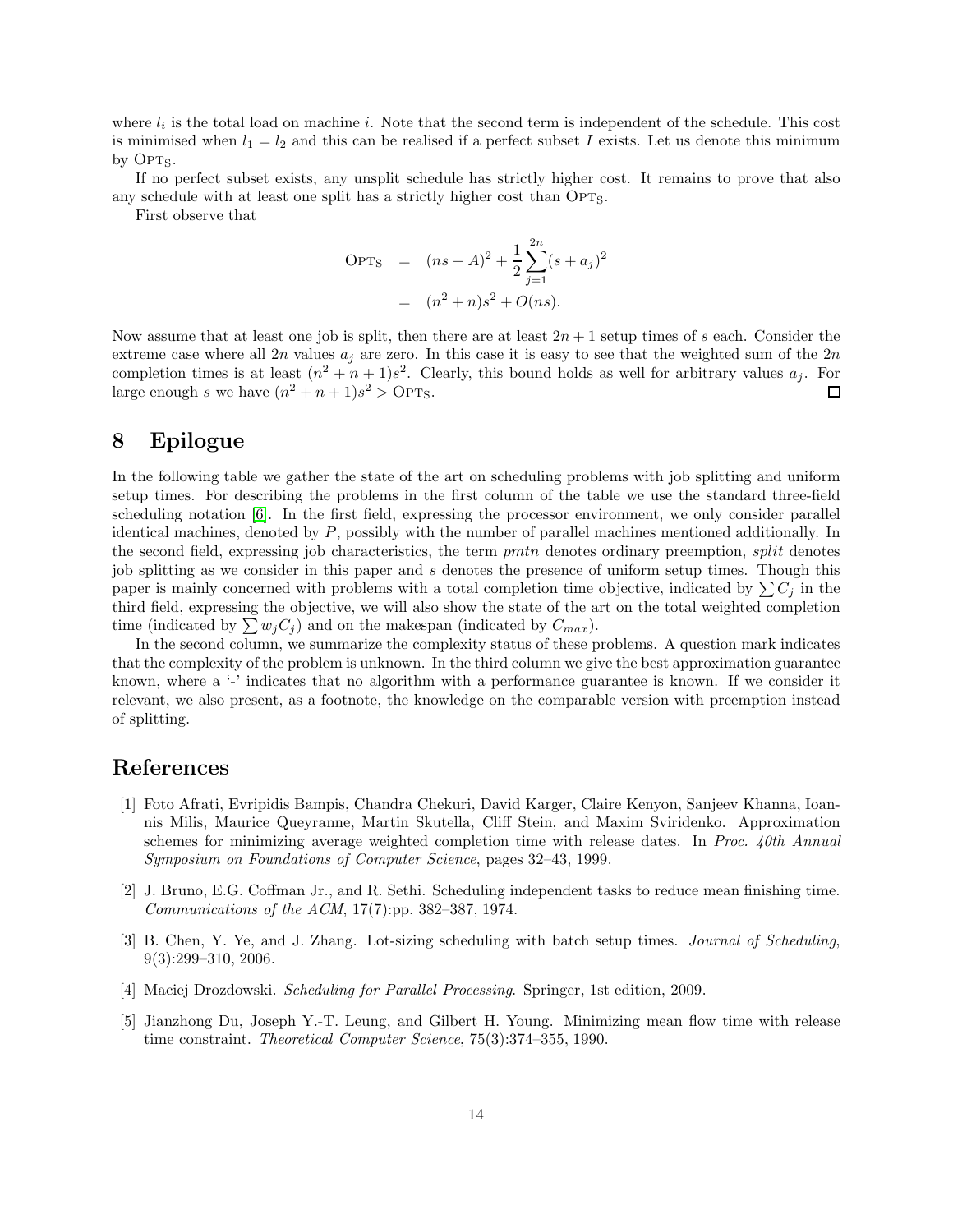| Problem                                                                                                                          | Complexity                                     | Algorithm                                                                                                                    |  |
|----------------------------------------------------------------------------------------------------------------------------------|------------------------------------------------|------------------------------------------------------------------------------------------------------------------------------|--|
| $P   split   \sum C_i$                                                                                                           | in $P$                                         | divide jobs equally over the<br>machines in SPT order                                                                        |  |
| $P2 \mid s, split \mid \sum C_i$                                                                                                 | in P                                           | algorithm of Section 3                                                                                                       |  |
| $P   s, split   \sum C_i$<br>cf. $P \mid s, pmtn \mid \sum C_i$                                                                  | $\ddot{?}$<br>in P                             | 2.781-approx. in Section 5<br><b>SPT</b>                                                                                     |  |
| $P   split   \sum w_j C_j$<br>cf. $P   pmtn   \sum w_j C_j$<br>$P   s, split   \sum w_i C_i$<br>cf. $P   s, pmtn   \sum w_i C_i$ | in P<br>$NP$ -hard $[2]$<br>NP-hard<br>NP-hard | divide jobs equally over the<br>machines in WSPT order<br>PTAS $[1]$                                                         |  |
| $P   s, split   C_{max}$<br>$P   s, split   C_{max}$<br>if $p_i \geq s \; \forall j$<br>cf. $P   s, pmtn   C_{max}$              | NP-hard<br>$NP$ -hard [10]                     | NP-hard [11] (cf. [3]) $\frac{5}{3}$ -approx. split/assignment [3]<br>$\frac{3}{2}$ -approx. wrap-around alg.<br>PTAS $[10]$ |  |

Table 1: Minimising Total (Weighted) Completion Time and Makespan with Job Splitting